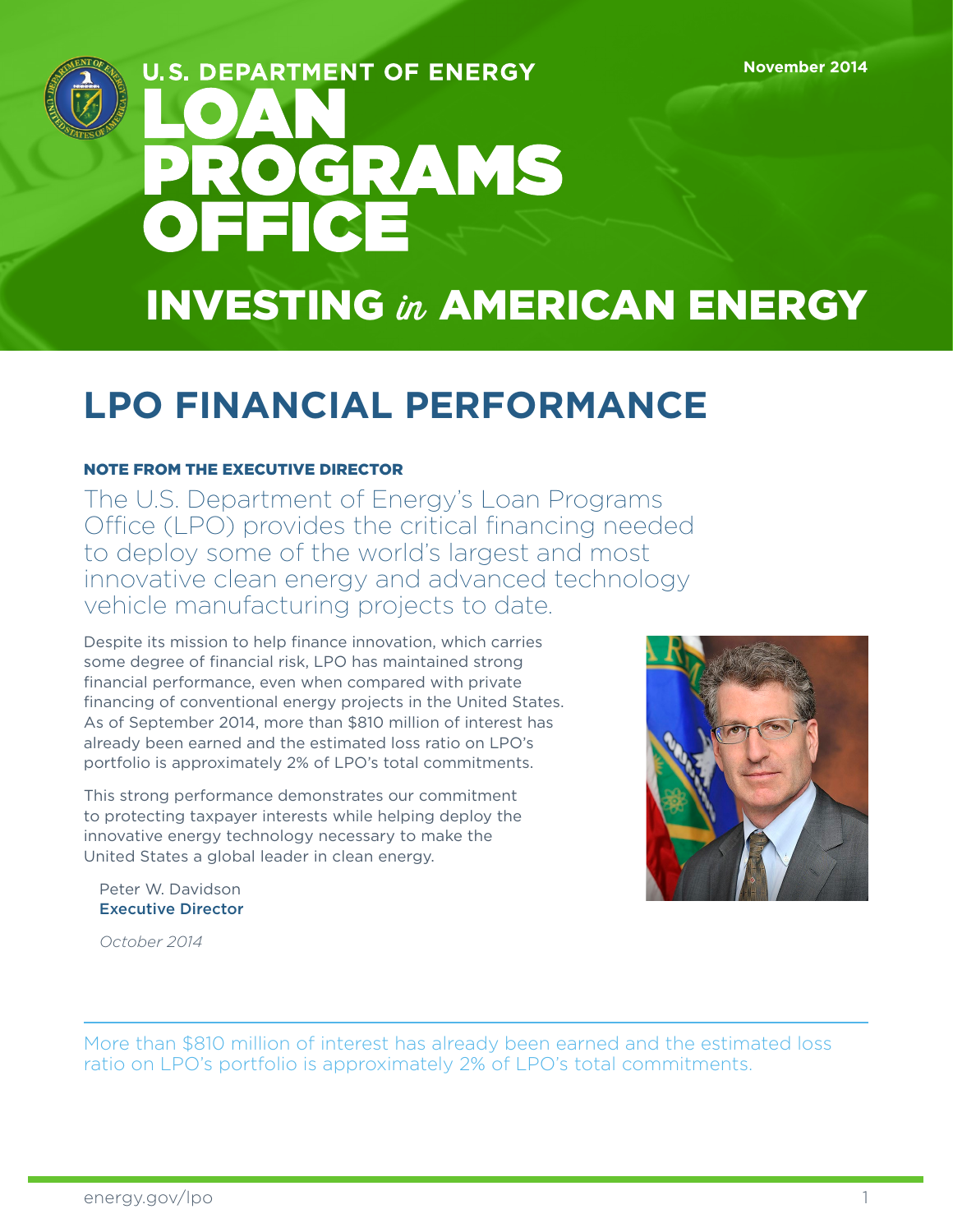### **BRIDGING THE GAP**



LPO issues loans and loan guarantees to finance deployment of innovative energy projects and advanced technology vehicle manufacturing facilities in the U.S.

#### BRIDGING THE CLEAN ENERGY FINANCING GAP

LPO issues loans and loan guarantees to finance deployment of innovative energy projects and advanced technology vehicle manufacturing facilities in the United States. These projects and facilities are critical to moving the United States towards a clean energy future where it is a global leader in clean energy technology, which will create economic opportunities and address the threat of climate change.

Commercial banks and bondholders are often unwilling to finance the first few commercial-scale projects that use a new technology since there is not yet a history of credit performance or operation. As a result, the initial commercial deployment of new energy technology is often limited by a project developer's inability to secure sufficient long-term debt financing to build the project.

LPO was established to fill this critical role in the marketplace by financing the first deployments of a new technology to bridge the gap for commercial lenders. Once the technology is proven at commercial scale through the first few projects, the Department of Energy (DOE) stops providing financing and lets the private market take over.

#### AN OVERVIEW OF THE LPO PORTFOLIO

LPO works with the private markets to help deploy innovative clean energy technology and advanced technology vehicle manufacturing facilities. Every transaction supported by LPO is a public-private undertaking. While DOE issues loans and loan guarantees to provide the necessary debt financing for these projects, the project sponsor must provide significant project-level equity investments.

LPO fills a critical role in the marketplace by financing the first deployments of a new technology to bridge the gap for commercial lenders.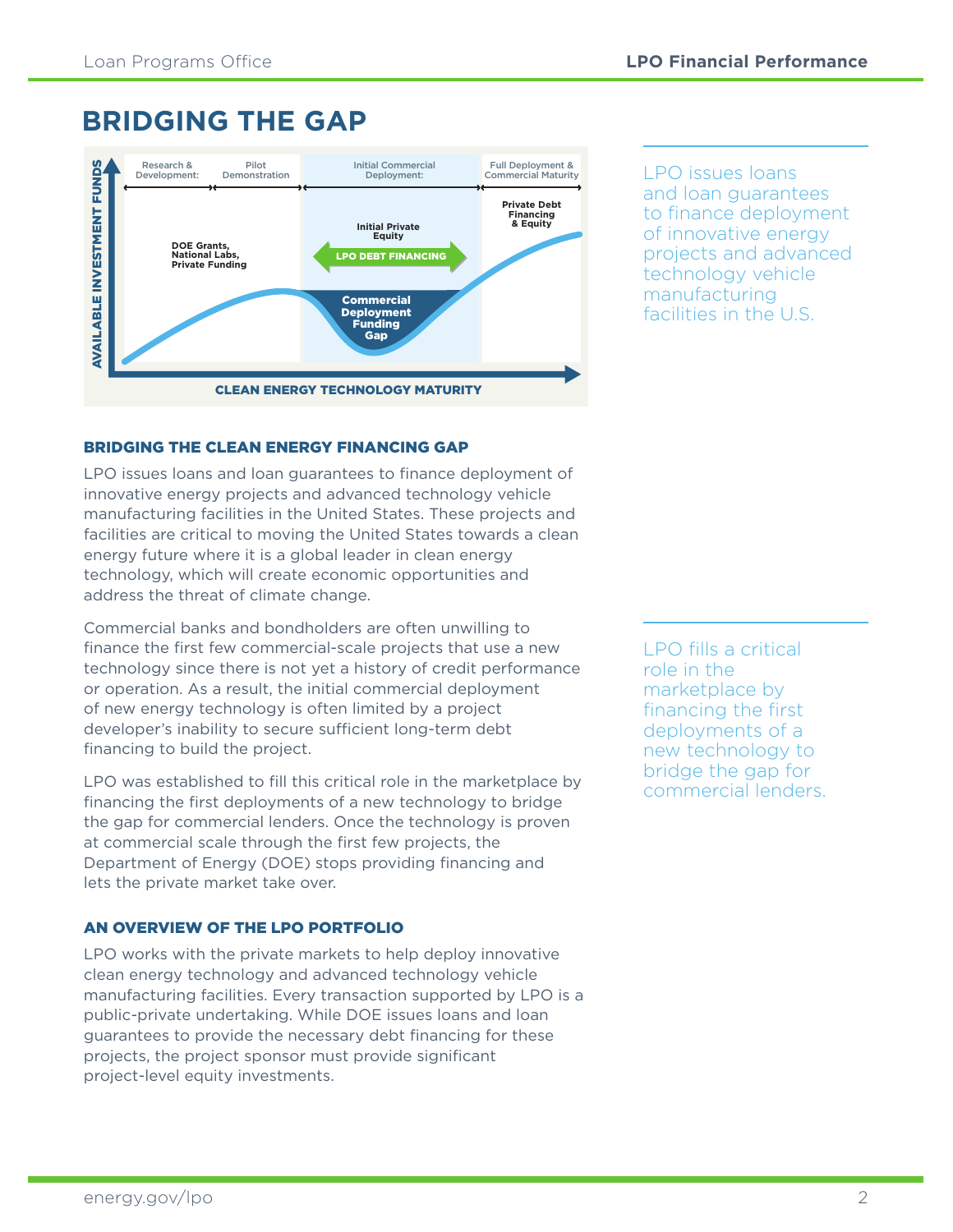Equity invested from private sources must represent at least 20% of the total cost of every project, and usually represents more. DOE will not issue a loan or loan guarantee until substantial private equity support is committed.

LPO manages a portfolio comprising more than \$30 billion of loans, loan guarantees, and conditional commitments covering more than 30 projects. These projects include some of the world's most innovative and largest solar, wind, geothermal, biofuel, and nuclear facilities, as well as advanced technology vehicle manufacturing facilities in six states producing some of America's best-selling vehicles. Overall, these loans and loan guarantees have resulted in more than \$50 billion in total project investment.

LPO manages a portfolio comprising more than \$30 billion of loans, loan guarantees, and conditional commitments covering more than 30 projects across the U.S.

## **LPO INVESTMENTS**



Today, 20 projects supported by LPO are operational and generating revenue. These projects currently produce enough clean energy to power more than 1 million American homes (roughly the size of Chicago), have supported the manufacturing of more than 8 million fuel-efficient vehicles, and have avoided carbon pollution equivalent to taking more than 3 million cars off the road.

#### PROTECTING TAXPAYERS AND DELIVERING RESULTS: THE STRONG PERFORMANCE OF THE LPO PORTFOLIO

LPO was created to help finance innovation, which involves a degree of technology risk, so it structures its loans to protect taxpayer interests. For each transaction, LPO's team of financial, technical, environmental and legal professionals conducts rigorous due diligence that is comparable to, if not more stringent than, what is done in the private sector.